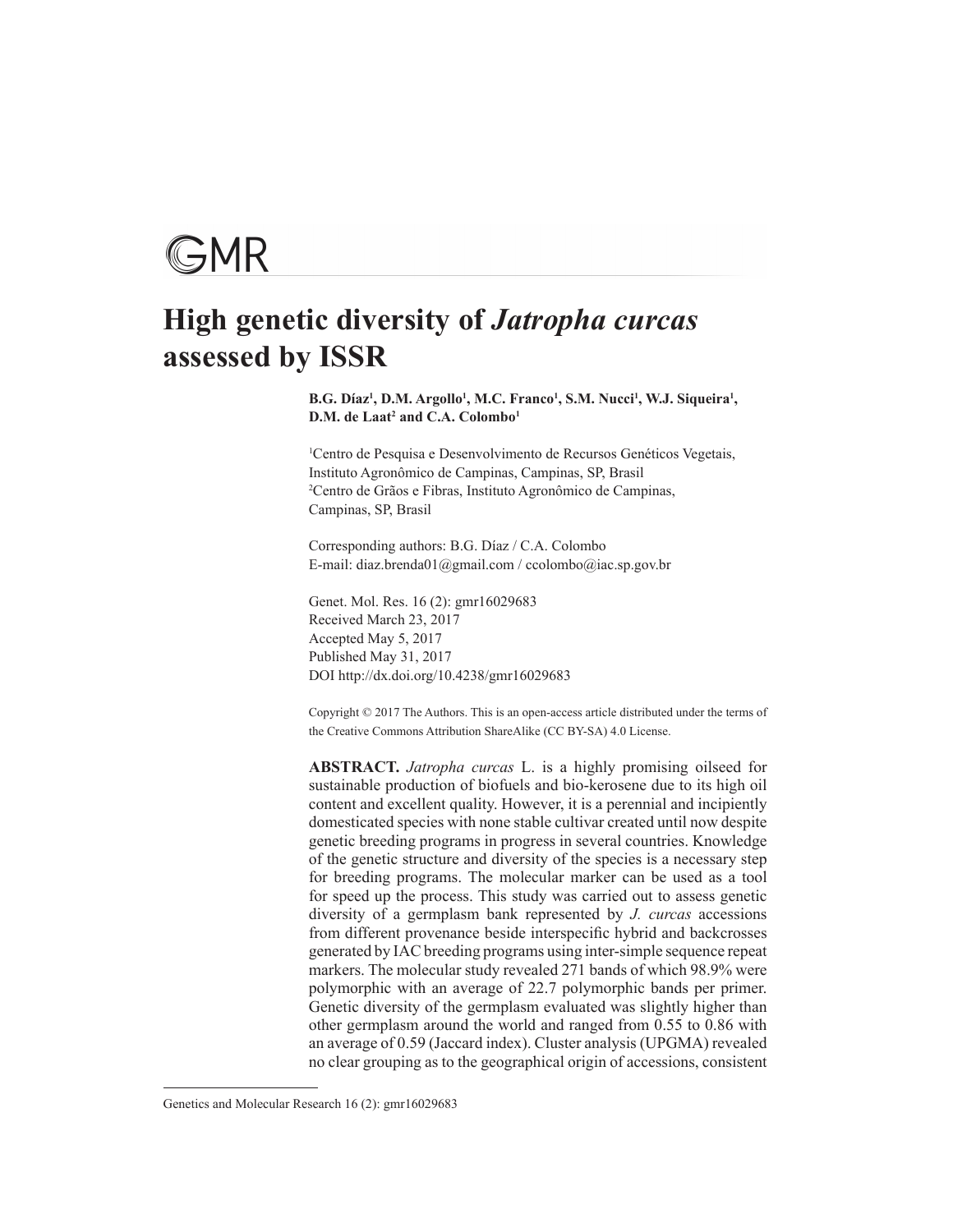#### B.G. Díaz et al. **2**

with genetic structure analysis using the Structure software. For diversity analysis between groups, accessions were divided into eight groups by origin. Nei's genetic distance between groups was 0.14. The results showed the importance of Mexican accessions, congeneric wild species, and interspecific hybrids for conservation and development of new genotypes in breeding programs.

**Key words:** *Jatropha curcas*; *Jatropha integerrima*; Interspecific hybrids; Physic nut; Molecular marker; Plant breeding

# **INTRODUCTION**

*Jatropha curcas* L. (Euphorbiaceae) is a perennial tree, monoecious with unisexual flowers (Montes and Melchinger, 2016). Probably native to Mexico (Pecina-Quintero et al., 2014) this species occurs in tropical and subtropical regions of the world, and it is considered one of the most promising oilseeds for biodiesel production due to the high oil content of oilseeds, reaching 40 to 50% (Subramanian et al., 2005). The yield ranges from 0.3 to 3000 kg seeds/ha. It is adapted to different environmental conditions, including low rainfall and lowfertility soil, and does not compete with food crops (Montes and Melchinger, 2016).

Despite the promise, *J. curcas* is an incipiently domesticated species with no availability of stable and commercial cultivars with high oil content and tolerant to pests and diseases that can meet the needs of farmers and processors of the feedstock produced. Therefore, the establishment of *J. curcas* as a commercially viable culture requires the development of a suitable genetic breeding program (Argollo Marques et al., 2013).

*J. curcas* is a xenogamic plant, highly heterozygous for most characteristics, which implies a high degree of segregation. Consequently, breeding programs require several years to obtain a cultivar. Biotechnological techniques such as tissue culture, genetic engineering, and molecular genetic analysis can be integrating into breeding programs to shorten this time (Argollo Marques et al., 2013).

Genetic diversity is defined as the variety of alleles or genotypes in a given population and may be reflected in morphological, physiological, and behavioral differences among individuals and populations. The establishment of a germplasm bank representing the genetic variability of the species (core collection) is essential to the success of the breeding program.

Assessment of genetic diversity in *J. curcas* germplasm has been carried out by morphological markers (Montes Osorio et al., 2014; Pazeto et al., 2015). Other authors have found large variations in chemical and morphological traits including oil content (27.8-39.0%) and seed weight (44-79 g) in Indian accessions from different geographical origins (Rao et al., 2008). Brazilian accessions have shown variability in plant size, fruits per bunch, the content of oil and phorbol esters, and fatty acid composition (Argollo Marques et al., 2013). Nevertheless, environmental effects can influence the expression of the traits, altering the efficiency of such markers. In turn, molecular markers (specific DNA segments that are representative of differences at genomic level) allow the exploration of genetic polymorphism between individuals, whether or not correlated with phenotypic expression, because they are not affected by the environment or by pleiotropic effects or epistasis (Mondini et al., 2009).

Molecular markers like RAPD (randomly amplified polymorphic DNA), AFLP (amplified fragment length polymorphism), SSR microsatellites (simple sequence repeat), ISSR

Genetics and Molecular Research 16 (2): gmr16029683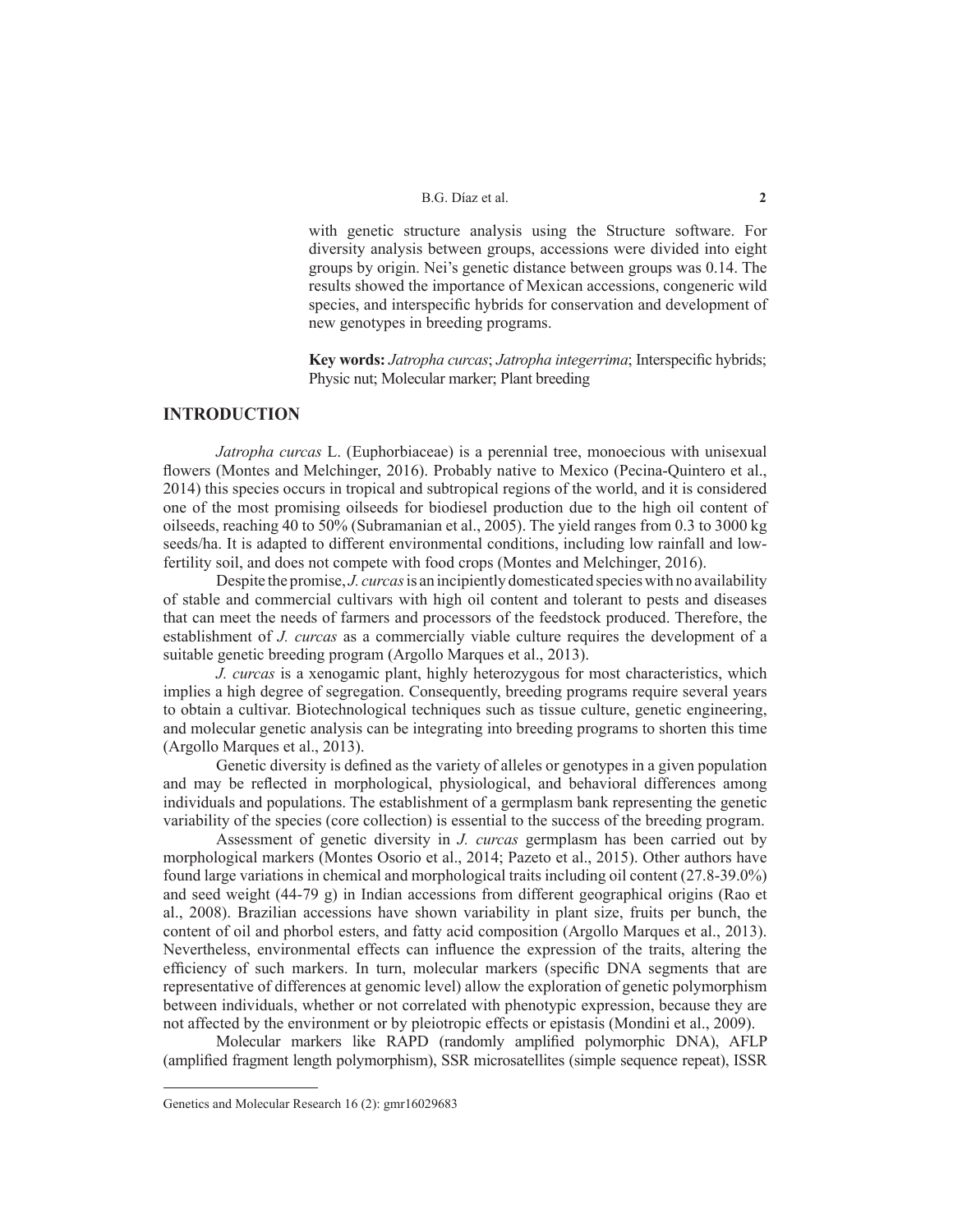(inter-simple sequence repeat), among others have been employed to assess genetic diversity in *J. curcas* germplasm from different parts of the world (Basha and Sujatha, 2007; Ganesh-Ram et al., 2008; Grativol et al., 2011; Tanya et al., 2011; Sudheer et al., 2011; Montes et al., 2014; Pecina-Quintero et al., 2014). Most of these studies have reported narrow diversity in germplasm (Basha and Sujatha, 2007; Sun et al., 2008; Shen et al., 2010), independent from the marker system used, which indicate the need to broaden the genetic base in these countries. Assessing genetic variation by RAPD, AFLP, and combinatorial tubulin-based polymorphism (cTBP) in 38 *J. curcas* accessions from 13 countries on 3 continents revealed narrow genetic diversity. However, 6 different species of *Jatropha* from India exhibited pronounced genetic diversity indicating possibilities of improving *J. curcas* by interspecific breeding (Popluechai et al., 2009). On the other hand, wide genetic diversity has been observed in materials from Mexico and other countries of Central America (Pamidimarri and Muppala, 2014; Pecina-Quintero et al., 2014; Santos et al., 2016).

In Brazil, some studies using ISSR markers (Grativol et al., 2011) and cTBP markers (Breviario et al., 2007) revealed reduced genetic diversity within and between Brazilian accessions from different origins. In contrast, Pioto et al. (2015) and Rosado et al. (2010) using AFLP and RAPD markers, respectively, reported low genetic diversity on accessions from São Paulo and other Brazilian states.

The lack of genetic diversity in most of the countries where *Jatropha* is distributed is implicated in the slowing of progress in developing new *Jatropha* cultivars with improved yield and quality potential. To broad the *Jatropha* genetic base, this may be accomplished by a collection of available germplasm or by the introgression of new genetic materials (genes) through inter- and intra-specific hybridization that will increase the genetic base and allow the development of new cultivars (Argollo Marques et al., 2013). The present study aimed to assess genetic diversity of elite *J. curcas* germplasm for breeding purposes using molecular markers. The results will allow understanding the genetic relationships among elite accessions from IAC (Agronomic Institute of São Paulo State) germplasm bank for guiding crossing and aid the creation of new genotypes. Besides, the evaluation of the system markers would help in future studies to rapidly evaluate the breeding material.

# **MATERIAL AND METHODS**

We analyzed 66 genotypes comprising 56 accessions of *J. curcas* previously shown to be phenotypically diverse, one F1 interspecific hybrid (*J. curcas* x *J. integerrima*) and 8 backcrosses of *J. curcas/J. curcas/J. integerrima*, and the congeneric species *J. integerrima.* All accessions belong to physic nut germplasm of IAC located at Campinas, SP (Table 1).

# **DNA extraction**

Genomic DNA was isolated from young leaves pulverized in N2 liquid using the CTAB protocol described by Doyle and Doyle (1990). Approximately 100 mg plant tissue was suspended in 800 µL extraction buffer (1.4 M NaCl, 20 mM EDTA, pH 8.0, 100 mM Tris-HCl, pH 8.0, 1% Polyvinylpyrrolidone MW 10,000, 2% CTAB and 0.2% β-mercaptoethanol) and incubated at 65 $\degree$ C for 60 min. Then, we added 800 µL chloroform/isoamyl alcohol 24:1 (v/v) and centrifuged at 10,000 *g* for 10 min. This step was performed twice. DNA was precipitated with 70% (v/v) ice-cold isopropanol and centrifuged for 10 min at 10,000 *g*. The pellet was washed with 1 mL 70% ethanol and dried at room temperature. DNA was suspended in 50 µL

Genetics and Molecular Research 16 (2): gmr16029683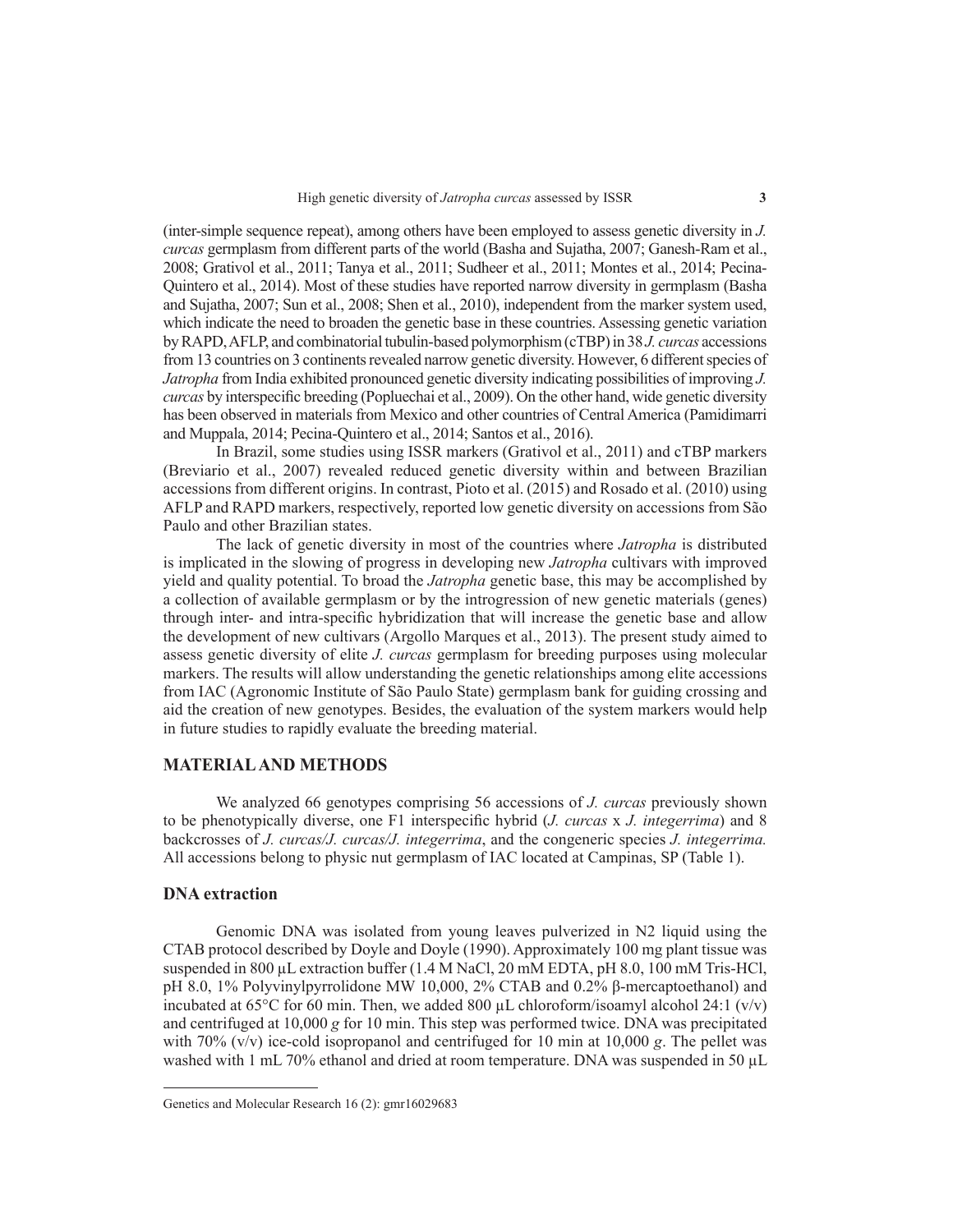TE buffer (10 mM Tris-HCl, pH 8.0, and 1 mM EDTA). The integrity of the DNA extracted was evaluated on 1% agarose gel and the quantity determined by NanoVue spectrophotometer (GE Healthcare).

**Table 1.** *Jatropha* spp accessions analyzed in this study and their origins.

| ID                      | Genotype       | Location           | Group                   | ID | Genotype             | Location                  | Group                   |
|-------------------------|----------------|--------------------|-------------------------|----|----------------------|---------------------------|-------------------------|
| $\mathbf{1}$            | J. integerrima | Unknown            | Wild                    | 34 | L12P8                | Minas Gerais              | <b>Brazil</b> southeast |
| $\overline{2}$          | L6P7           | Mato Grosso do Sul | <b>Brazil</b> midwest   | 35 | L12P9                | Minas Gerais              | Brazil southeast        |
| $\overline{\mathbf{3}}$ | L6P25          | Mato Grosso do Sul | <b>Brazil</b> midwest   | 36 | L4P44                | São Paulo                 | Brazil southeast        |
| $\overline{4}$          | L6P31          | Mato Grosso do Sul | Brazil midwest          | 37 | L4P50                | São Paulo                 | Brazil southeast        |
| $\frac{5}{6}$           | L12P41         | Tocantins          | <b>Brazil</b> midwest   | 38 | L13P48               | Sao Paulo                 | Brazil southeast        |
|                         | L13P30         | Pernambuco         | Brazil northeast        | 39 | L3P29                | São Paulo                 | Brazil southeast        |
| $\overline{7}$          | PARÁ6          | Pará               | <b>Brazil</b> northeast | 40 | L2P21                | São Paulo                 | <b>Brazil</b> southeast |
| $\frac{8}{9}$           | L8P54          | Bahia              | <b>Brazil</b> northeast | 41 | L3P27                | São Paulo                 | <b>Brazil</b> southeast |
|                         | PARÁ5          | Pará               | Brazil northeast        | 42 | L5P48                | São Paulo                 | Brazil southeast        |
| 10                      | L13P20         | Pernambuco         | Brazil northeast        | 43 | L11P7                | São Paulo                 | Brazil southeast        |
| 11                      | L13P25         | Pernambuco         | <b>Brazil</b> northeast | 44 | L12P23               | Minas Gerais              | Brazil southeast        |
| 12                      | L12P51         | Pernambuco         | Brazil northeast        | 45 | L12P29               | Minas Gerais              | Brazil southeast        |
| $\overline{13}$         | L13P4          | Pernambuco         | Brazil northeast        | 46 | L13P55               | São Paulo                 | Brazil southeast        |
| 14                      | L9P1           | Bahia              | Brazil northeast        | 47 | L17U8(3)             | São Paulo                 | Brazil southeast        |
| 15                      | L9P32          | Bahia              | Brazil northeast        | 48 | L17U5(2)             | São Paulo                 | Brazil southeast        |
| 16                      | L8P29          | Bahia              | Brazil northeast        | 49 | L14P1                | São Paulo                 | Brazil southeast        |
| $\overline{17}$         | $L2P39-A$      | Fortaleza          | Brazil northeast        | 50 | L9P51                | Minas Gerais              | Brazil southeast        |
| 18                      | L12P57         | Fortaleza          | Brazil northeast        | 51 | $L2P7-A$             | China                     | China                   |
| 19                      | L13P9          | Pernambuco         | Brazil northeast        | 52 | $L1P40-A$            | China                     | China                   |
| 20                      | L13P46         | Pernambuco         | Brazil northeast        | 53 | MÉXICO-A4            | Mexico                    | Mexico                  |
| 21                      | L9P44          | Minas Gerais       | Brazil southeast        | 54 | MÉXICO-A3            | Mexico                    | Mexico                  |
| 22                      | L9P49          | São Paulo          | Brazil southeast        | 55 | MÉXICO-A20           | Mexico                    | Mexico                  |
| 23                      | L6P11          | São Paulo          | Brazil southeast        | 56 | MÉXICO-A10           | Mexico                    | Mexico                  |
| 24                      | L12P52         | São Paulo          | Brazil southeast        | 57 | MÉXICO-A5            | Mexico                    | Mexico                  |
| 25                      | L4P49          | São Paulo          | Brazil southeast        | 58 | $RC1F1-1$            | <b>Backcross</b>          | Breeding program        |
| 26                      | L4P19          | São Paulo          | Brazil southeast        | 59 | <b>RC1F1-91</b>      | <b>Backcross</b>          | Breeding program        |
| 27                      | L2P23          | São Paulo          | Brazil southeast        | 60 | <b>RC1F1-74</b>      | <b>Backcross</b>          | Breeding program        |
| 28                      | L2P19          | São Paulo          | Brazil southeast        | 61 | <b>RC1F1-25</b>      | <b>Backcross</b>          | Breeding program        |
| 29                      | L1P7           | São Paulo          | Brazil southeast        | 62 | $\overline{RC1F1-9}$ | <b>Backcross</b>          | Breeding program        |
| 30                      | L10P5          | Minas Gerais       | Brazil southeast        | 63 | RC1F1-64             | <b>Backcross</b>          | Breeding program        |
| 31                      | L12P4          | São Paulo          | Brazil southeast        | 64 | RC1F1-37             | <b>Backcross</b>          | Breeding program        |
| 32                      | L12P2          | São Paulo          | Brazil southeast        | 65 | RC1F1-100            | <b>Backcross</b>          | Breeding program        |
| 33                      | L11P5          | São Paulo          | Brazil southeast        | 66 | Hybrid F1            | J. curcas/J. intergerrima | Breeding program        |

# **ISSR analysis**

Ten ISSR primers previously shown to be polymorphic for *J. curcas* were used for the genotyping (Table 2). PCRs were performed in a final volume of 20 µL containing 40 ng DNA, 1X buffer (10 mM Tris-HCl, pH 8.3, 50 mM KCl), 0.25 mM dNTPs, 2.5 mM  $MgCl_2$ , 0.25 mM of each primer, and 1 U Taq polymerase (Fermentas, MBI). PCRs were run with initial denaturation at 94°C for 1 min, followed by 35 cycles of denaturation at 94°C for 45 s, 45 s annealing at 48°-56.5°C depending on the primer, a 1 min extension at 72°C, and finally 72°C for 5 min. Amplified products were analyzed by electrophoresis on 1.5% agarose gel in 0.5X TBE buffer, pH 8.3. Gene Ruler Mix of 1000 bp (Fermentas, USA) was used as a molecular weight marker. DNA fragments were visualized under UV light on an AlphaImager photodocumentation system (AlphaImager System for Cell HP® Biosciences).

# **Data analysis**

The profiles of ISSR markers were scored for band presence (1) or absence (0) to create a binary matrix used to calculate the Jaccard similarity coefficient. Dendrograms

Genetics and Molecular Research 16 (2): gmr16029683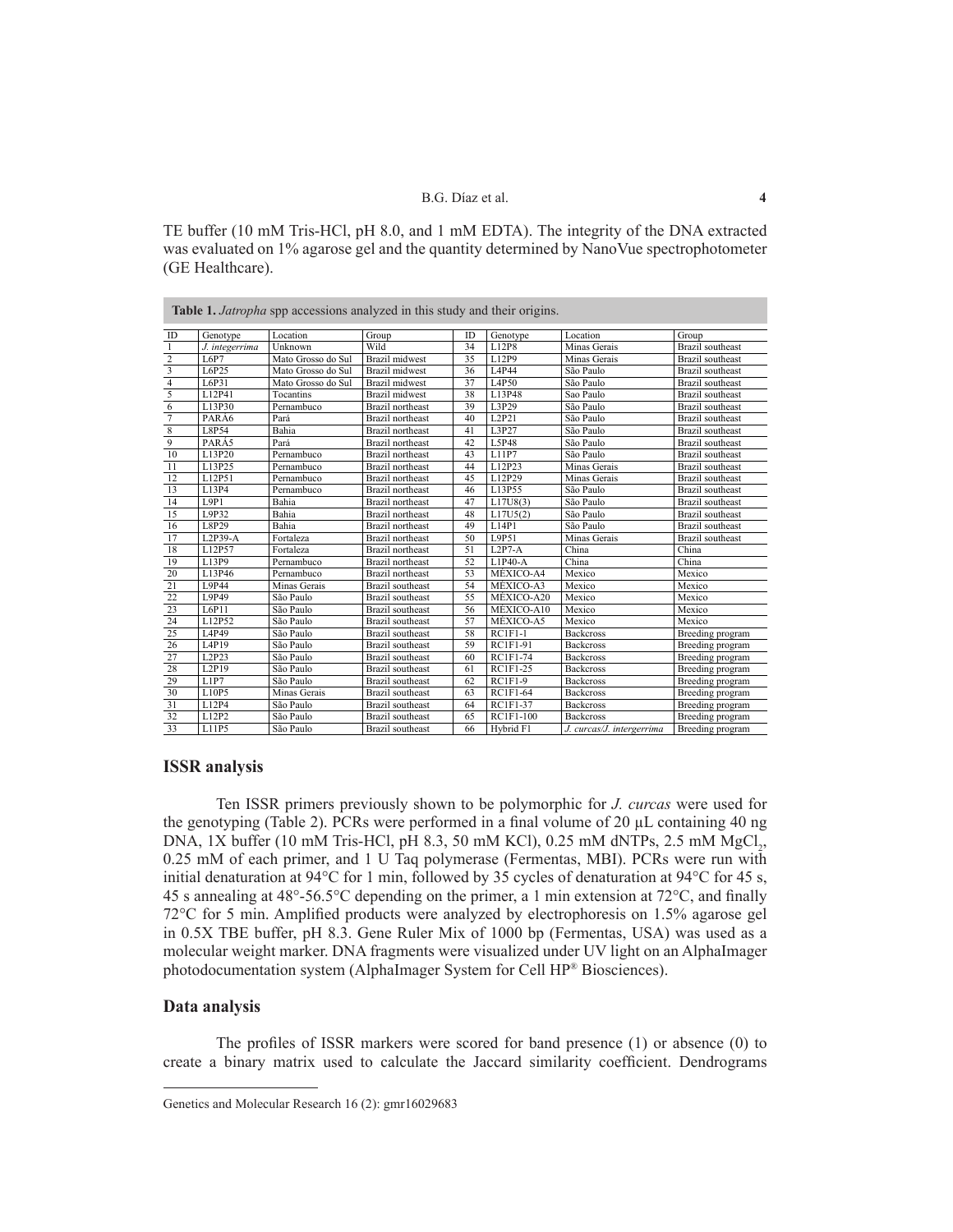were constructed using the UPGMA method (unweighted pair group method with arithmetic average) in NTSYS-pc 2.2 (Rohlf, 1989).

Genetic diversity measures were calculated among genotypes and between groups (populations) formed according to accession origin (Table 1). Genetic diversity was calculated using the Nei's index (*H*) and Shannon index (*I*), and obtained values of total heterozygosity  $(H<sub>T</sub>)$ , mean heterozygosity within populations  $(H<sub>s</sub>)$ , diversity among populations  $(D<sub>ST</sub>)$ , coefficient of population differentiation  $(G_{ST})$ , and gene flow (*N*m), using the POPGENE software 1.3.2 (Yeh et al., 1999).

The STRUCTURE software 2.3 (Pritchard et al., 2000) was used to define the most likely number of groups (K) in the samples. The determination of the K number was based on 50,000 Markov Chain Monte Carlo simulations; with burn-in of 500,000 and 20 interactions for each group (K), ranging from one to ten. The most apparent determination with the proposed ones was performed using ΔK, according to Evanno et al. (2005), using the Structure Harvester tool (Earl and VonHoldt, 2012).

# **RESULTS**

# **ISSR polymorphism analysis**

Ten ISSR combinations produced 271 polymorphic bands, with 98% of them polymorphic. The number of polymorphic bands per primer ranged from 11 (MANNY) to 37 (ISSR1 and ISSR3), with an average of 22.7 (Table 2), with amplification products ranging from 100 to 2500 bp. An example of the ISSR profile is shown in Figure 1.

**Table 2.** Primer sequence, annealing temperature, and polymorphic bands of ISSR primers used to assess the genetic diversity of *Jatropha* spp.

| <b>ISSR</b> primer | Primer sequence (5'-3')    | Annealing temperature $(^{\circ}C)$ | Polymorphic bands (PB) | $%$ PB |
|--------------------|----------------------------|-------------------------------------|------------------------|--------|
| ISSR 1             | AGAGAGAGAGAGAGAGT          | 53.0                                |                        | 97.3   |
| ISSR <sub>2</sub>  | AGAGAGAGAGAGAGAGYT         | 48.0                                | 23                     | 100    |
| ISSR <sub>3</sub>  | AGAGAGAGAGAGAGAGYA         | 53.0                                | 37                     | 97.3   |
| ISSR 5             | <b>ACACACACACACACACYA</b>  | 56.5                                | 32                     | 100    |
| ISSR 6             | GACAGACAGACAGACA           | 53.6                                | 18                     | 100    |
| ISSR <sub>7</sub>  | <b>DBDACACACACACACACAC</b> | 48.2                                |                        | 100    |
| <b>ISSR 898</b>    | <b>CACACACACACARY</b>      | 52.0                                |                        | 100    |
| <b>OMAR</b>        | GAGGAGGAGGAGRC             | 52.0                                | 16                     | 94.2   |
| <b>MANNY</b>       | CACCACCACCACRC             | 52.0                                |                        | 100    |
| <b>TERRY</b>       | GTGGTGGTGGTGRC             | 52.0                                | 19                     | 100    |



**Figure 1.** ISSR profile of the 23 accessions of *Jatropha* spp (*lanes 1-23*) shown in Table 1 and amplified by ISSR1 primers as in Table 2. *Lane M* = marker.

Genetics and Molecular Research 16 (2): gmr16029683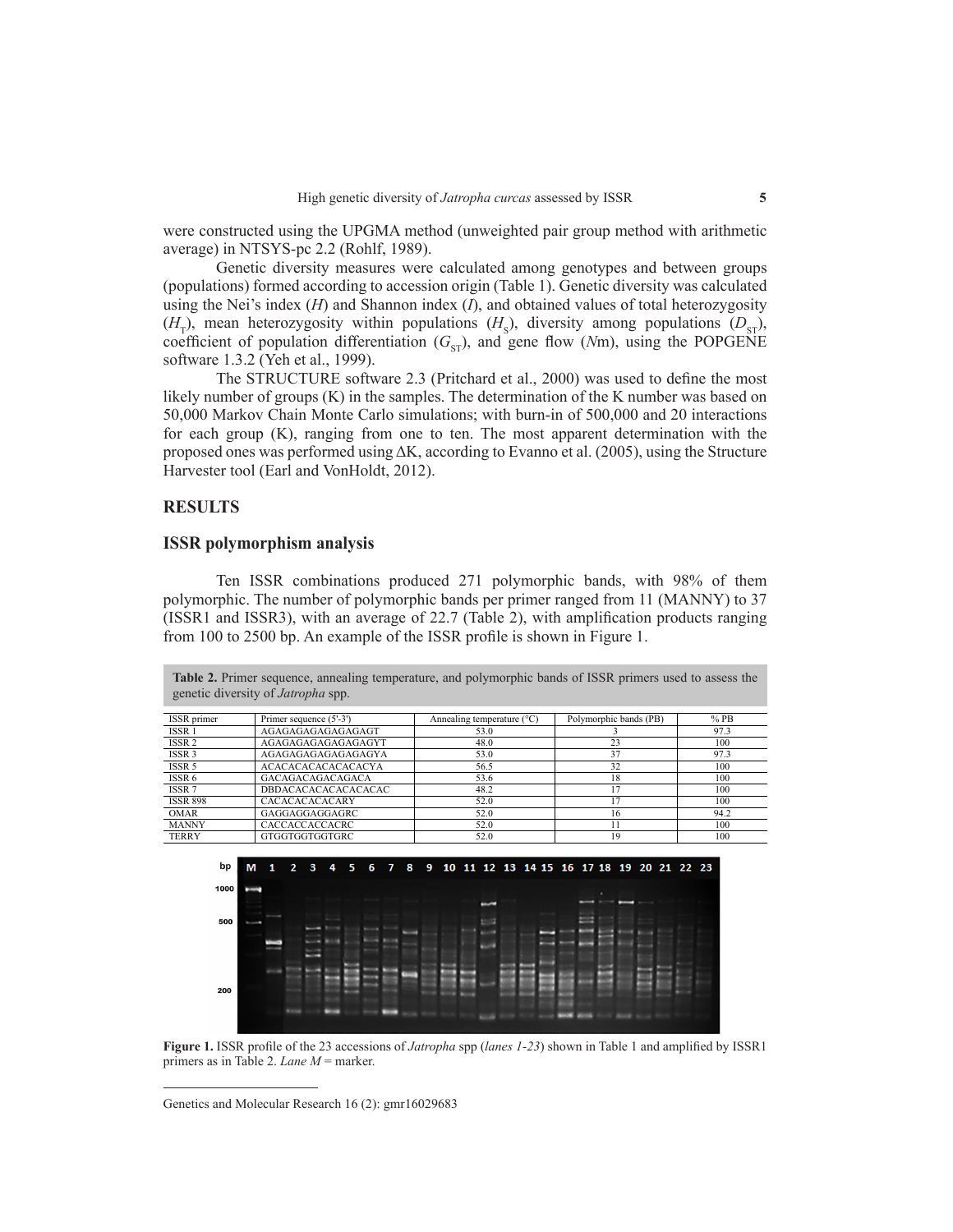#### B.G. Díaz et al. **6**

# **Genetic diversity and cluster analysis**

Jaccard similarity coefficient from the ISSR marker ranged from 0.55 between genotypes of *J. curcas* MÉXICO-A3 and *J. integerrima* to 0.86 between genotypes L8P29 and L11P7. The average of the 66 accessions was 0.59. Regarding the geographic regions adopted, the similarity coefficient was 0.63 and 0.58 for Brazilian and Mexican accessions, respectively. The clustering dendrogram of Figure 2 separated the genotypes into two main clusters. The congeneric species *J. integerrima* was clearly separately from all *J. curcas* genotypes. A large group includes all *J. curcas* accessions evaluated as also the backcrosses. The F1 hybrid was assigned to a subcluster between *J. integerrima* and *J. curcas*; however, closer to *J. curcas.* In cluster I, the accessions of the different geographical origins did not cluster together. Accessions from Mexico were distributed into several subgroups of dendrograms (Figure 2).



**Figure 2.** Dendrogram of 66 *Jatropha* accessions obtained by UPGMA based on Jaccard's genetic similarity coefficient using ISSR data.

#### **Genetic diversity among Jatropha groups**

At the group level proposed in Table 3 and assuming Hardy-Weinberg equilibrium, the total genetic diversity (Nei, 1972) was 0.14 (Table 3). There was a differentiation between groups ( $G_{ST} = 0.59$ ) and a high level of gene flow ( $Nm = 0.34$ ). The genetic structure of the groups (UPGMA) was calculated using the Nei's genetic distance (1972). The dendrogram (Figure 3) shows two main clusters that separate wild species from other genotypes of *J. curcas*. A greater genetic identity was found between the groups from southeastern and northeastern Brazil (0.99). The group of accessions from Mexico was more similar to the Brazilian accessions than to the Chinese group.

Genetics and Molecular Research 16 (2): gmr16029683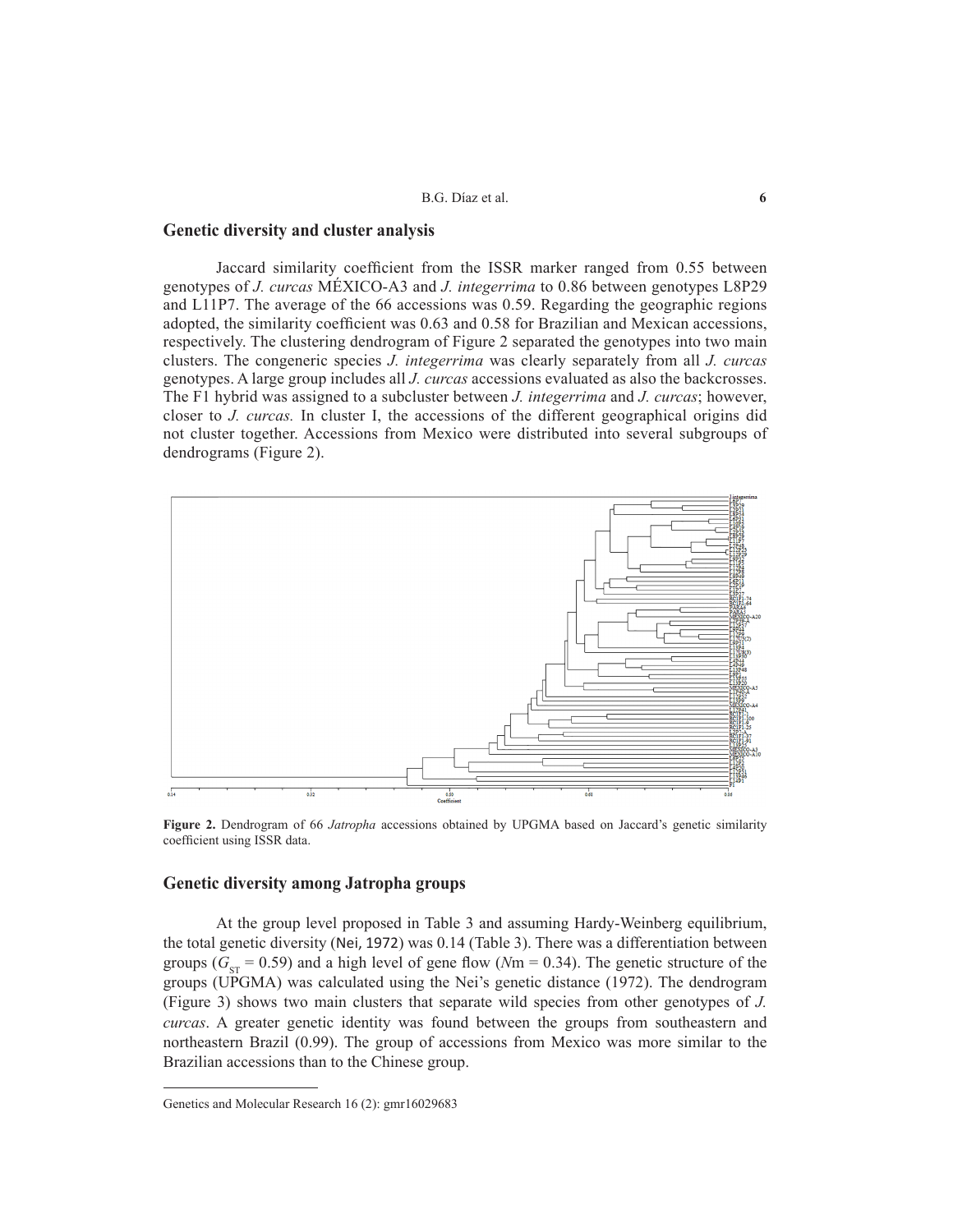

**Figure 3.** Dendrogram of the *Jatropha* groups based on Nei's similarity coefficient.

| Group                   | <b>ISSRs</b> |       |             |      |      |  |  |
|-------------------------|--------------|-------|-------------|------|------|--|--|
|                         | N            | $N_A$ | $N_{\rm E}$ | H    |      |  |  |
| J. integerrima          |              | 1.00  | 00.1        | 0.00 | 0.00 |  |  |
| Brazil midwest          |              | 1.23  | 1.17        | 0.09 | 0.14 |  |  |
| Brazil northeast        | 15           | 1.43  | 1.18        | 0.11 | 0.18 |  |  |
| <b>Brazil Southeast</b> | 30           | 1.4   | 1.15        | 0.09 | 0.15 |  |  |
| Mexico                  |              | 1.23  | 1.15        | 0.09 | 0.13 |  |  |
| China                   |              | 1.09  | 1.09        | 0.04 | 0.06 |  |  |
| <b>Backcrosses</b>      | Λ            | 1.31  | 1.2         | 0.11 | 0.17 |  |  |
| Hybrid                  |              | 1.00  | 00.1        | 0.00 | 0.00 |  |  |
| Total                   | 66           | 1.76  | 1.19        | 0.12 | 0.20 |  |  |

**Table 3.** Genetic parameters of intra- and intergroup genetic diversity among the five *Jatropha* groups by ISSR markers.

N = samples size;  $N_A$  = observed number of alleles;  $N_E$  = effective number of alleles, Kimura and Crow (1964); *H* = Nei's (1972) gene diversity; *I* = Shannon's information index, Lewontin (1972).

# **Genetic structure of** *Jatropha* **spp accessions**

The diversity structuring of the 66 genotypes without a previous hierarchization, using Bayesian analysis revealed three genetic groups  $(K = 3)$  as shown in Figure 4, where each group was represented by a different color.

Groups I (red) and II (green) showed a partial association of accessions from different geographical regions. The group I was made up of five accessions from three different geographical regions of Brazil, one from Mato Grosso, one from Pernambuco, and tree from São Paulo. The group II was formed by 57 accessions, mainly from Brazil, five accessions from Mexico, two Chinese accessions, and five backcross genotypes. The group III (blue) was clearly distinct by joining the *J. integerrima*, the hybrid F1, one Backcross, and one accession from Pernambuco, Brazil.

Genetics and Molecular Research 16 (2): gmr16029683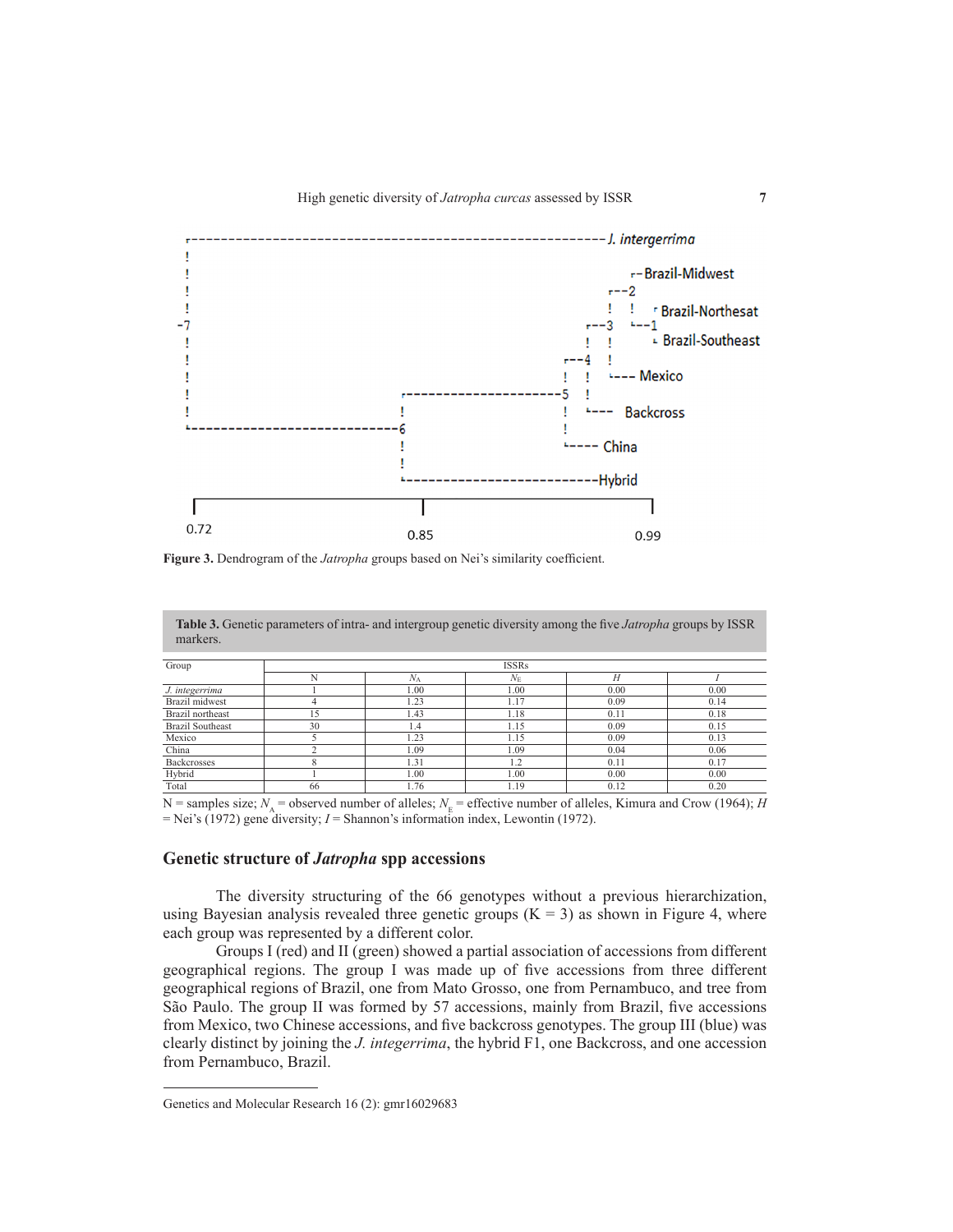#### B.G. Díaz et al. **8**

The results of the genetic structure showed that there was not a strong relationship between the genetic structure and the geographical origin. This result was found by the UPGMA analysis. A proportion of genetic recombination was found. For example, accessions 12 (L12P51) and 49 (L14P1), showed a mixture of the three groups, while 38 (L13P48), 46 (L13P55), 36 (L4P44), and 6 (L13P30) exhibited a mixture of groups I and II, in approximately equal proportions and the backcrosses; 58 (RC1F1-1), 59 (RC1F1-91), 61 (RC1F1-25), 62 (RC1F1-9), 64 (RC1F1-37), and 65 (RC1F1-100) were admixed but with a stronger adherence to the *J. curcas* group.



**Figure 4.** Bayesian admixture proportion of individual accessions of *Jatropha* spp for a K = 3 population model. The groups are indicated by different colors.

### **DISCUSSION**

The characterization of the genetic diversity of the *Jatropha* germplasm is critical to establish strategies for conservation and genetic breeding. Molecular markers based on differences in nucleotide sequence are widely applied in studies of germplasm characterization, which allows eliminating the drawbacks of a selection based solely on the phenotypic analysis (Mondini et al., 2009) and have been employed to assess genetic diversity in several studies with *Jatropha* (Montes et al., 2014; Pecina-Quintero et al., 2014; Pioto et al., 2015; Mavuso et al., 2016).

In this study, ISSR markers were used to characterize the genetic structure and diversity of the germplasm content in *J. curcas* genotypes from different Brazilian states and countries as well hybrids between *J. curcas* and *J. integerrima* species (F1 and backcross generations).

The ISSR marker was adopted because it can produce multilocus profiles widely spanning the genome even in the absence of prior genetic information (Eguiarte et al., 2007). In the present study, the ISSR markers used detected high levels of locus polymorphism (98.9%) with an average of 22.7% per primer. The high degrees of polymorphism found are comparable with those registered in other studies on *Jatropha* using ISSR markers (Murty et al., 2013; Mavuso et al., 2016). Besides, the ISSR marker showed to be capable of differentiating the accessions, where the average similarity coefficient was 0.59. Since ISSR generates high levels of polymorphism, it could be a method of choice for discriminating genotypes closely related and with a narrow genetic base as in the case of *J. curcas.*

The genetic diversity found in the present study was greater than that reported in studies conducted in China (Shen et al., 2010), Malaysia (Sun et al., 2008), India (Mastan et al., 2012), Taiwan (Mavuso et al., 2016), Thailand (Sirisak et al., 2015), and even studies conducted in other germplasm banks in Brazil (Rosado et al., 2010; Grativol et al., 2011; Lira-Medeiro et al., 2013; Alves et al., 2013). The genetic diversity among groups analyzed by the Nei's index (1987) was significantly higher (0.12) than that found among Chinese accessions (0.19) as reported by Cai et al. (2010).

Genetics and Molecular Research 16 (2): gmr16029683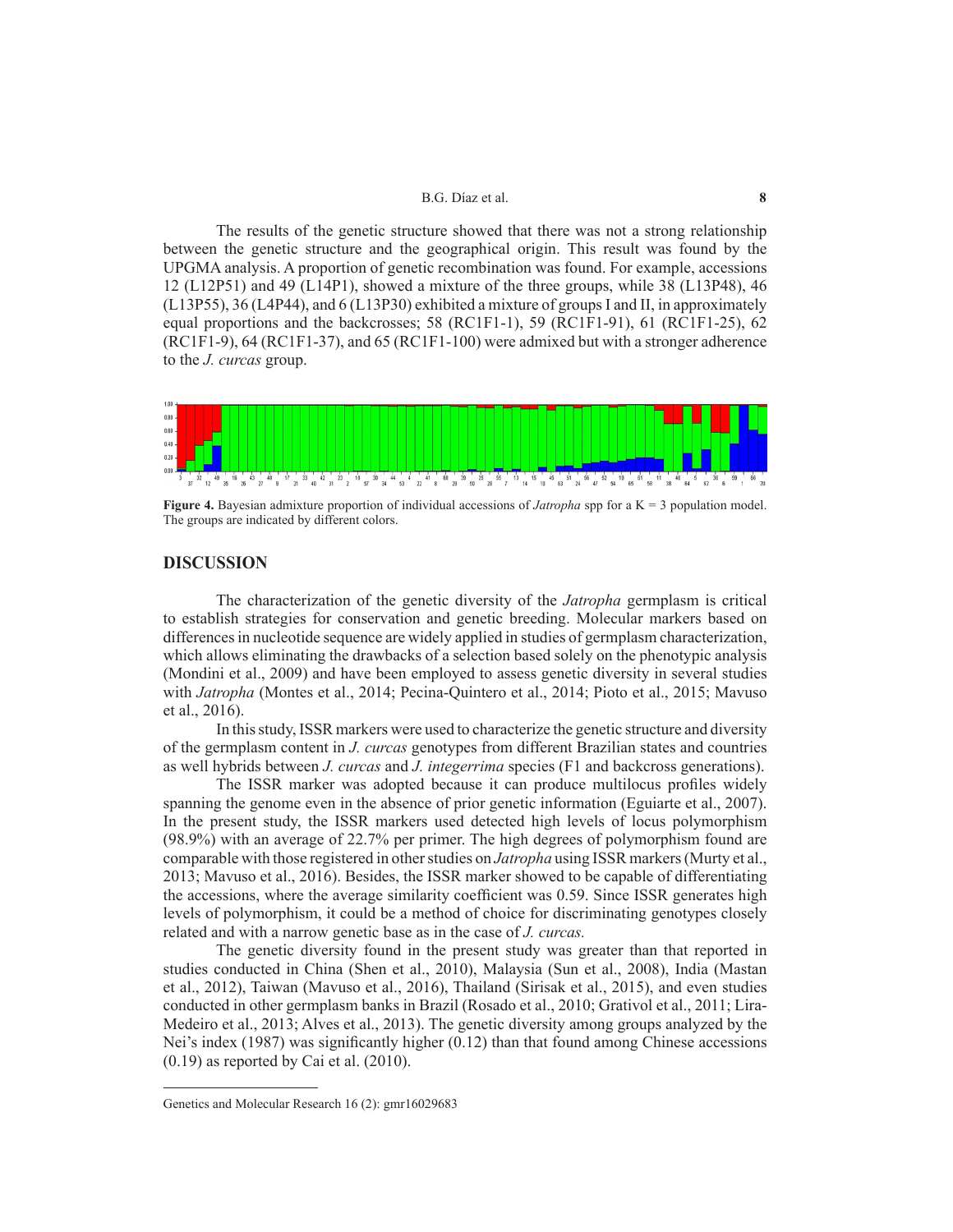Genetic relationships among accessions are important for selection activities, the formation of work collection, and to direct crosses between accessions with complementary agronomic traits. Dendrogram obtained by the UPGMA method (Figure 2) revealed two major groups at *Jatropha* germplasm: one made up of wild accession and another group with accessions of *J. curcas* from Brazil, Mexico, China, and the improved Backcross genotypes. Similar results were reported by Ganesh-Ram et al. (2008). Our dendrogram revealed that Mexican genotypes were not grouped in a separately and single cluster. Instead, they were distributed into different subgroups together with the accessions from different Brazilian states and the two Chinese genotypes, sharing a genetic identity. Although underrepresented in this study, Mexican accessions dispersed in the dendrogram indicate the existence of a wide genetic variability, suggesting that more intensive utilization of Mexican germplasm could allow broadening of diversity in *J. curcas* breeding programs.

The dendrogram showed no clear grouping of the accessions according to geographical origins. Similar results were found by Pazeto et al. (2015); Rosado et al. (2010), and Shen et al. (2010). A lack of correspondence between the molecular classification and geographic origin of the accessions could be due to the possible common origin of accessions. This result was corroborated by the Bayesian analysis, which grouped all the accessions into three major groups with some genetic recombination among groups. Although the large geographical distance between the Brazilian regions, *J. curcas* accessions representing these regions were gathered in groups I and II (Figure 4) indicating the possibility of allele exchange between accessions of these groups.

Mexico is considered the center of origin of *J. curcas*, which has spread to other continents mainly by the Portuguese during the formation of their colonies (Pamidimarri and Muppala, 2014; Guo et al., 2016). As the center of origin of the species, the germplasm around the world is derived from Mexico, and a high similarity among them is expected. Moreover, the occurrence of migration or exchange of genetic material by human activities, favoring introgression of genes between accessions and the sharing of alleles could explain the lack of a strong genetic structure among the accessions even from different countries.

Genetic diversity among groups estimated by the Nei's index (1987) was higher (0.12) when compared to the values found for Chinese accessions (0.19) reported by Cai et al. (2010). Even, the values were higher (0.28) than those observed by Grativol et al. (2011) for Brazilian accessions. The genetic differentiation coefficient ( $G_{ST} = 0.59$ ) indicating that the total variation is due mostly to the distinction between groups rather than among groups. Biabani et al. (2012) verified lower values of differentiation using ISSR and AFLP markers in populations of *J. curcas* from Asia. Gene flow (0.72) estimated was considered low, which favored the group differentiation. These results could be attributed to low levels of crosspollination among groups.

The closest genetic relationships among accessions from the Northeast and Southeast regions of Brazil can be due to the founder effect; a few genotypes gave rise to materials that have spread across the country, mainly through vegetative propagation and consequently fixation of genotypes. Meanwhile, the low diversity among these accessions may also be a result of the selection practice of farmers to obtain plants with higher yield, uniformity, oil content, and other traits of agronomic interest, which associated with vegetative propagation, cause narrowing of the genetic base. The low genetic differentiation among groups represented by genotypes from different regions of Brazil and the group of accessions from Mexico may indicate that Brazilian accessions have originated from the Mexican genetic background, as

Genetics and Molecular Research 16 (2): gmr16029683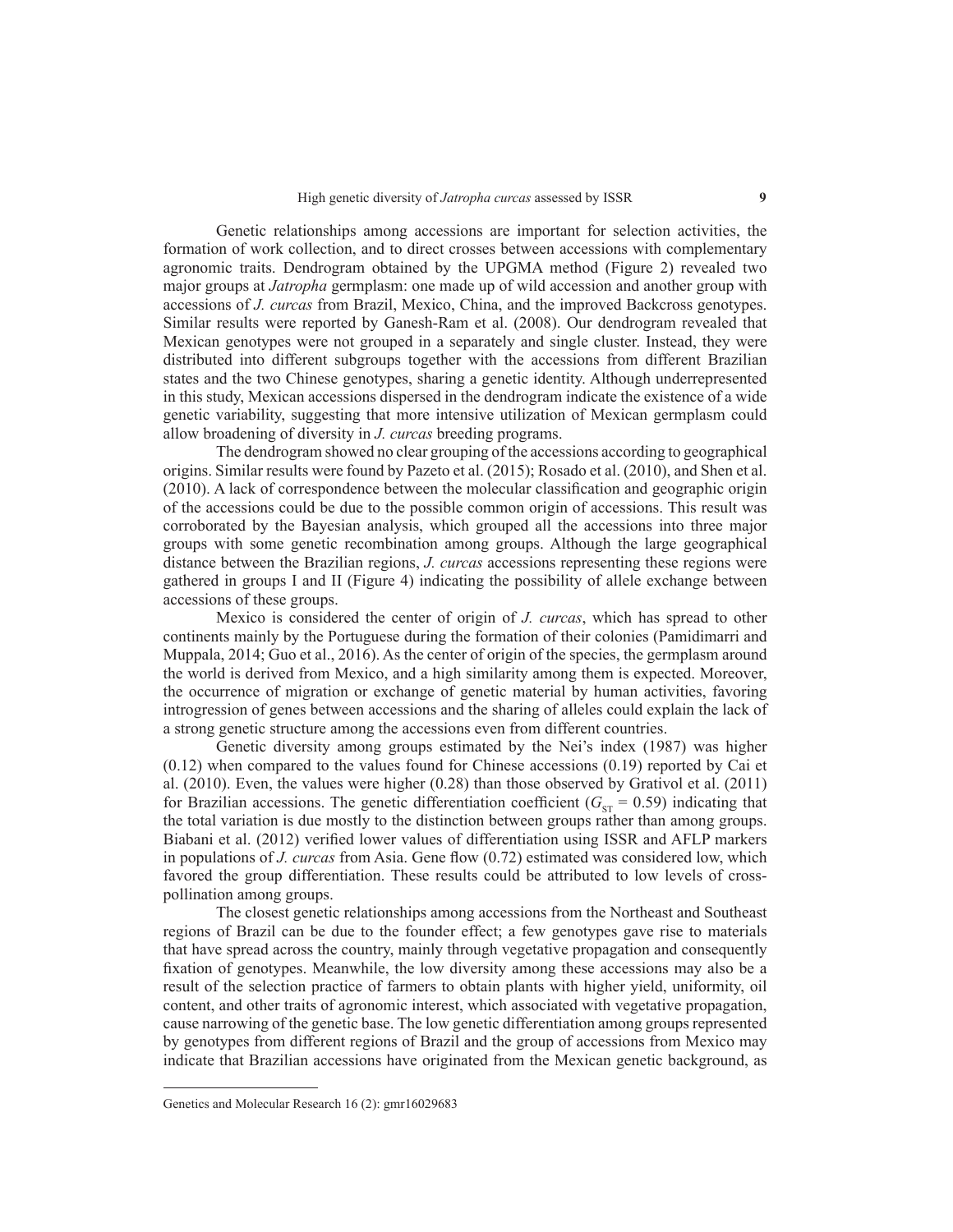mentioned before and supporter by Pamidimarri and Muppala (2014); Pazeto et al. (2015) and Guo et al. (2016) .

The challenge of all plant genetic breeding programs is to maintain the genetic diversity within the target species while improving desired traits that enable plant materials to perform well. To broaden the genetic diversity of *J. curcas,* interspecific hybridization is presented as a promising method to transfer the diversity conserved in the related species with introgression of desirable traits. This methodology can ensure the success of future breeding improvement programs.

Sudheer et al. (2011) and Sirisak et al. (2015) have identified *J. integerrima* and *J. gossypiifolia* as the most genetically close accessions of *J. curcas.*

One of the approaches for *J. curcas* genetic improvement used by our team was the introgression of genes from related wild species into the genetic background of target *J. curcas* seeking to improve agronomic traits such as biotic and abiotic tolerance. *J. integerrima*, highly tolerant to pests and disease, was used as male parental genotypes in the crossing aiming the transfer this trait *J. curcas* using backcrosses. The UPGMA (Figure 2) among accessions and groups showed that interspecific hybrid F1 of the study is closely related to *J. curcas* than *J. integerrima* indicating that the maternal species is the probable donor of the major part of the genome. However, it was separated from the rest of the accessions of *J. curcas* showing genetic differentiation.

Backcrossing is a breeding strategy to transfer a characteristic from a donor into the genomic background of a recurrent parent. The proportion of genome from the donor parent tends to zero as generations accumulate, except for the part hosting the characteristic of interest. Based on the UPGMA and Structure results, the backcrosses evaluated were genetically closer to the recurrent genitor (*J. curcas*) as desired to the *J. curcas* plant breeding.

# **CONCLUSIONS**

The success on breeding programs is largely dependent on understanding the genetic diversity of the germplasm. Various studies using molecular markers had been approaching showing low to moderate genetic diversity in *Jatropha* germplasm around the world. Our results evidence high genetic diversity in the germplasm evaluated compared whit the germplasm from other countries. The Mexican germplasm and the wild related *Jatropha* species represented a large and important source to broaden the genetic diversity. Also, the use of *J. curcas* x *J. integerrima* interspecific hybrid was demonstrated by the ISSR marker as a way to broaden the genetic diversity of *J. curcas*.

Clearly, these findings improved our knowledge about the situation of *J. curcas* diversity in Brazil and led to appropriate information, which is useful for the successful management of germplasm on the breeding programs.

Overall, the present results confirm the usefulness of ISSR markers for characterization and genetic diversity analysis of *J. curcas* accessions.

# **ACKNOWLEDGMENTS**

Research supported by Petrobras. B.G. Díaz and D.M. de Laat thank Coordenação de Aperfeiçoamento de Pessoal de Nível Superior (CAPES) and C.A. Colombo thanks Conselho Nacional de Desenvolvimento Científico e Tecnológico (CNPq) for granting fellowships.

Genetics and Molecular Research 16 (2): gmr16029683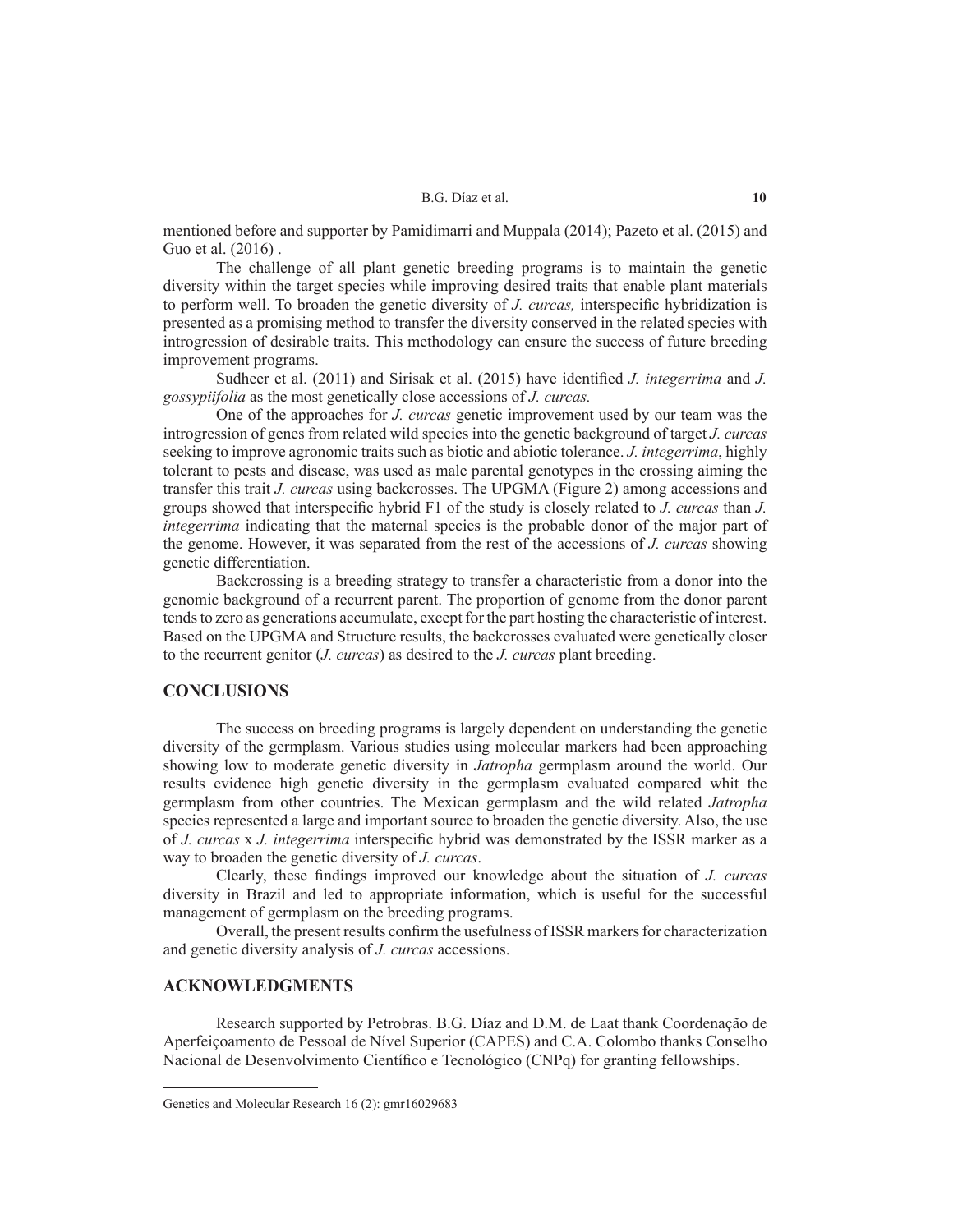# **REFERENCES**

- Alves AA, Bhering LL, Rosado TB, Laviola BG, et al. (2013) Joint analysis of phenotypic and molecular diversity provides new insights on the genetic variability of the Brazilian physic nut germplasm bank. *Genet. Mol. Biol.* 36: 371-381.
- Argollo Marques D, Siqueira WJ, Colombo CA and Ferrari RA (2013). Breeding and Biotechnology of *Jatropha curcas*. In: Jatropha, Challenges for a New Energy Crop: v. 2: Genetic Improvement and Biotechnology. 1st edn. (Bahadur B, Sujatha M, Carels N, eds.). Springe Science + Business Mediar, New York. http://dx.doi.org/10.1007/978-1-4614- 4915-7\_23.
- Basha SD and Sujatha M (2007). Inter and intra-population variability of *Jatropha curcas* (L.) characterized by RAPD and ISSR markers and development of population-specific SCAR markers. *Euphytica* 156: 375-386 https://doi. org/10.1007/s10681-007-9387-5.
- Biabani A, Rafii MY, Saleh G, Shabanimofrad M, et al. (2012). Combining ability analysis and evaluation of heterosis in *Jatropha curcas* L. F1-Hybrids. *Aust. J. Crop Sci.* 6: 1030-1036.
- Breviario D, Baird WV, Sangoi S, Hilu K, et al. (2007). High polymorphism and resolution in targeted fingerprinting with combined b-tubulin introns. *Mol. Breed.* 20: 249-259 https://doi.org/10.1007/s11032-007-9087-9.
- Cai Y, Sun D, Wu G and Peng J (2010). ISSR-based genetic diversity of *Jatropha curcas* germplasm in China. *Biomass Bioenergy* 7: 1-12 10.1016/j.biombioe.2010.07.001.
- Doyle JJ and Doyle JL (1990). Isolation of plant DNA from fresh tissue. *Focus* 12: 13-15.
- Earl DA and VonHoldt BM (2012). STRUCTURE HARVESTER: a website and program for visualizing STRUCTURE output and implementing the Evanno method. *Conserv. Genet. Resour.* 4: 359-361. https://doi.org/10.1007/s12686- 011-9548-7
- Eguiarte L, Souza V and Aguirre X (2007). Ecología Molecular. 1st edn. Secretaría de Medio Ambiente y Recursos Naturales. Instituto Nacional de Ecología. UNAM, México.
- Evanno G, Regnaut S and Goudet J (2005). Detecting the number of clusters of individuals using the software STRUCTURE: a simulation study. *Mol. Ecol.* 14: 2611-2620 https://doi.org/10.1111/j.1365-294X.2005.02553.x.
- Ganesh-Ram S, Parthiban KT, Senthil KR, Thiruvengadam V, et al. (2008). Genetic diversity among Jatropha species as revealed by RAPD markers. *Genet. Resour. Crop Evol.* 55: 803-809 https://doi.org/10.1007/s10722-007-9285-7.
- Grativol C, da Fonseca Lira-Medeiros C, Hemerly AS and Ferreira PC (2011). High efficiency and reliability of intersimple sequence repeats (ISSR) markers for evaluation of genetic diversity in Brazilian cultivated *Jatropha curcas* L. accessions. *Mol. Biol. Rep.* 38: 4245-4256 https://doi.org/10.1007/s11033-010-0547-7.
- Guo GY, Chen F, Shi XD, Tian YS, et al. (2016). Genetic variation and phylogenetic relationship analysis of *Jatropha curcas* L. inferred from nrDNA ITS sequence. Comptes Rendus Biologies. Available at [http://www.sciencedirect. com/science/article/pii/S163106911630083X].
- Kimura M and Crow JF (1964). The number of alleles that can be maintained in a finite population. *Genetics* 49: 725-738. Lewontin RC (1972). Testing the theory of natural selection. *Nature* 236: 181-182. https://doi.org/10.1038/236181a0
- Lira-Medeiro FC, Grativol C and Ferreira PC (2013). Relationship of the genetic diversity of *Jatropha curcas* in Brazil and worldwide. In: Jatropha, Challenges for a New Energy Crop: v. 2: Genetic Improvement and Biotechnology. 1st edn. (Bahadur B, Sujatha M and Carels N, eds.). Springe Science + Business Mediar, New York. http://dx.doi. org/10.1007/978-1-4614-4915-7\_23.
- Mastan SG, Sudheer PDVN, Rahman H, Ghosh A, et al. (2012). Molecular characterization of intra-population variability of *Jatropha curcas* L. using DNA based molecular markers. *Mol. Biol. Rep.* 39: 4383-4390 https://doi.org/10.1007/ s11033-011-1226-z.
- Mavuso C, Wu YP, Chen FC, Huang B, et al. (2015). Genetic diversity analysis of *Jatropha curcas* L. accessions cultivated in Taiwan using inter simple sequence repeats (ISSR) markers. *Agrofor. Syst.* 90: 417-431 https://doi.org/10.1007/ s10457-015-9864-0.
- Mondini L, Noorani A and Pagnotta M (2009). Assessing plant genetic diversity by molecular tools. *Diversity (Basel)* 1: 19-35 https://doi.org/10.3390/d1010019.
- Montes MJ, Technow F, Martin M and Becke K (2014). Genetic Diversity in *Jatropha curcas* L. Assessed with SSR and SNP Markers. *Diversity (Basel)* 6: 551-566 https://doi.org/10.3390/d6030551.
- Montes JM and Melchinger AE (2016). Domestication and Breeding of J*atropha curcas* L. *Trends Plant Sci.* 21: 1045- 1057 https://doi.org/10.1016/j.tplants.2016.08.008.
- Montes Osorio LR, Torres Salvador AF, Jongschaap REE, Azurdia Perez CA, et al. (2014). High level of molecular and phenotypic biodiversity in *Jatropha curcas* from Central America compared to Africa, Asia and South America. *BMC Plant Biol.* 14: 77. https://doi.org/10.1186/1471-2229-14-77
- Murty GS, Patel F, Punwar BS, Patel M, et al. (2013). Comparison of RAPD, ISSR, and DAMD Markers for Genetic

Genetics and Molecular Research 16 (2): gmr16029683